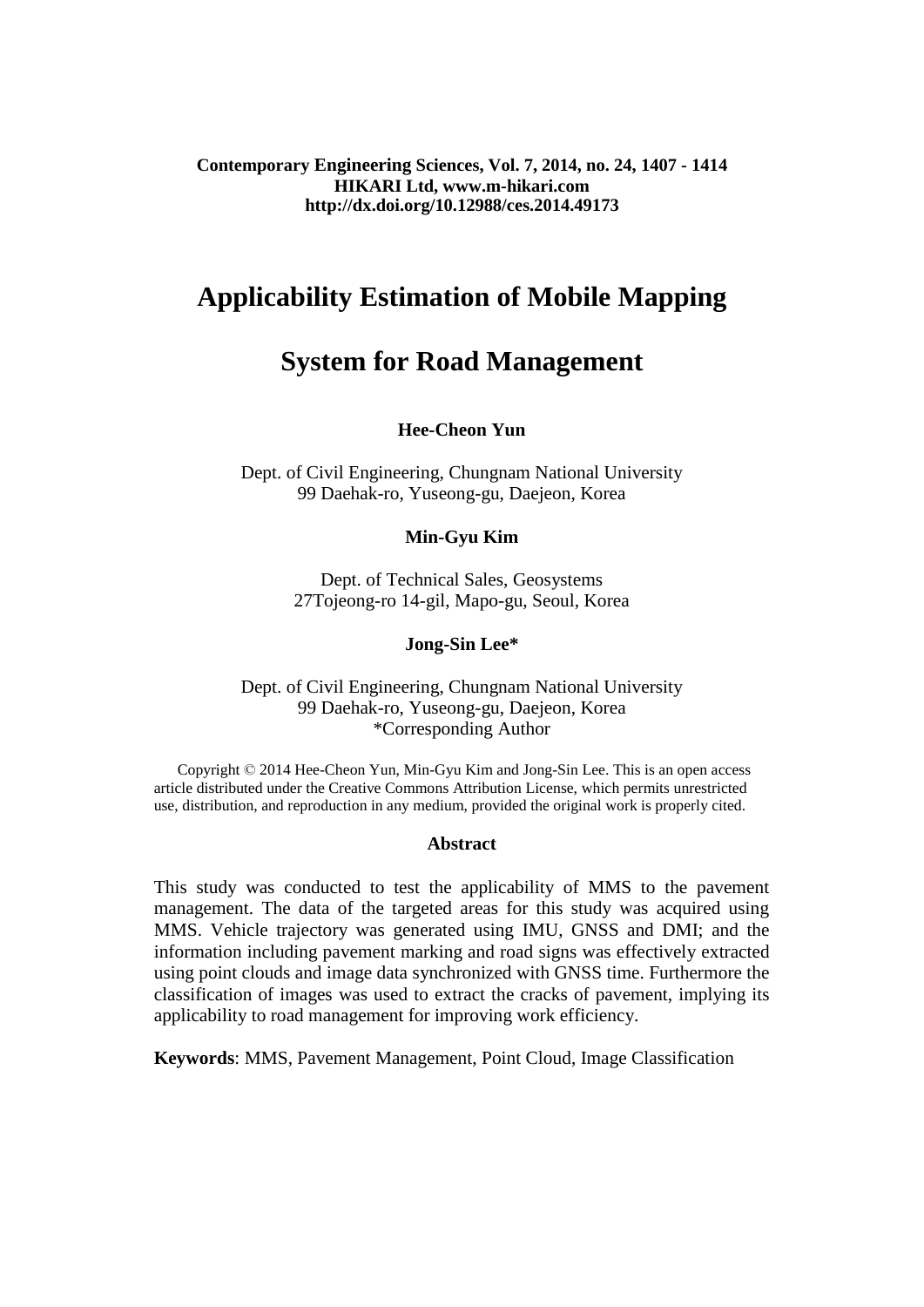# **1 Introduction**

Introduced by the research team of Ohio State University in the United States in 1992, R&D of MMS (Mobile Mapping System) has been continuously conducted until present date. As a result, the studies of its location accuracy are almost completed and enterprises both at home and are preparing to launch commercial products [1] [2] [3]. MMS, compared with the existing survey method required to build and manage topographic information and facility information DB, is a state-of-the-art information system to improve economic efficiency and its applicability in the future in terms of cost and time [4] [5]. Equipped with vision system such as CCD (Charge Coupled Device) camera, a laser scanner, a video camera and DMI (Distance Measuring Indicator) and similar navigation information acquiring devices, MMS solution integrates navigation technology, photogrammetry and image processing technology, etc [6] [7]. MMS, considering the most ideal solution to acquire diverse and complex information of terrain features in real time, uses image acquisition system, satellite positioning system and laser scanning system [8] [9] [10].

This study aims to suggest the applications of MMS for acquiring road information and the information of surrounding spaces and generating the spatial information for effective road management.

## **2 Data Acquisition and Processing**

#### **2.1 Data Acquisition and Processing**

The data for the road management for the targeted areas was acquired using Trimble MX8. MX8 is composed of laser scanner, IMU, GNSS, camera, DMI and server computer for system operation. POD system, the core of system architecture, is composed of IMU, GNSS, a laser scanner and camera and sensor-sensor calibration is achieved, which enables it to acquire accurate point clouds and image data. MX8 POD is shown in Fig. 1 [11].



Fig. 1. MX8 POD

To improve the accuracy of the data acquired in GNSS shaded areas such as tunnels, IMU-based DMI (Distance Measurement Unit) were used together. Fig. 2 demonstrates DMI and Fig. 3 demonstrate the server computer for data acquisition.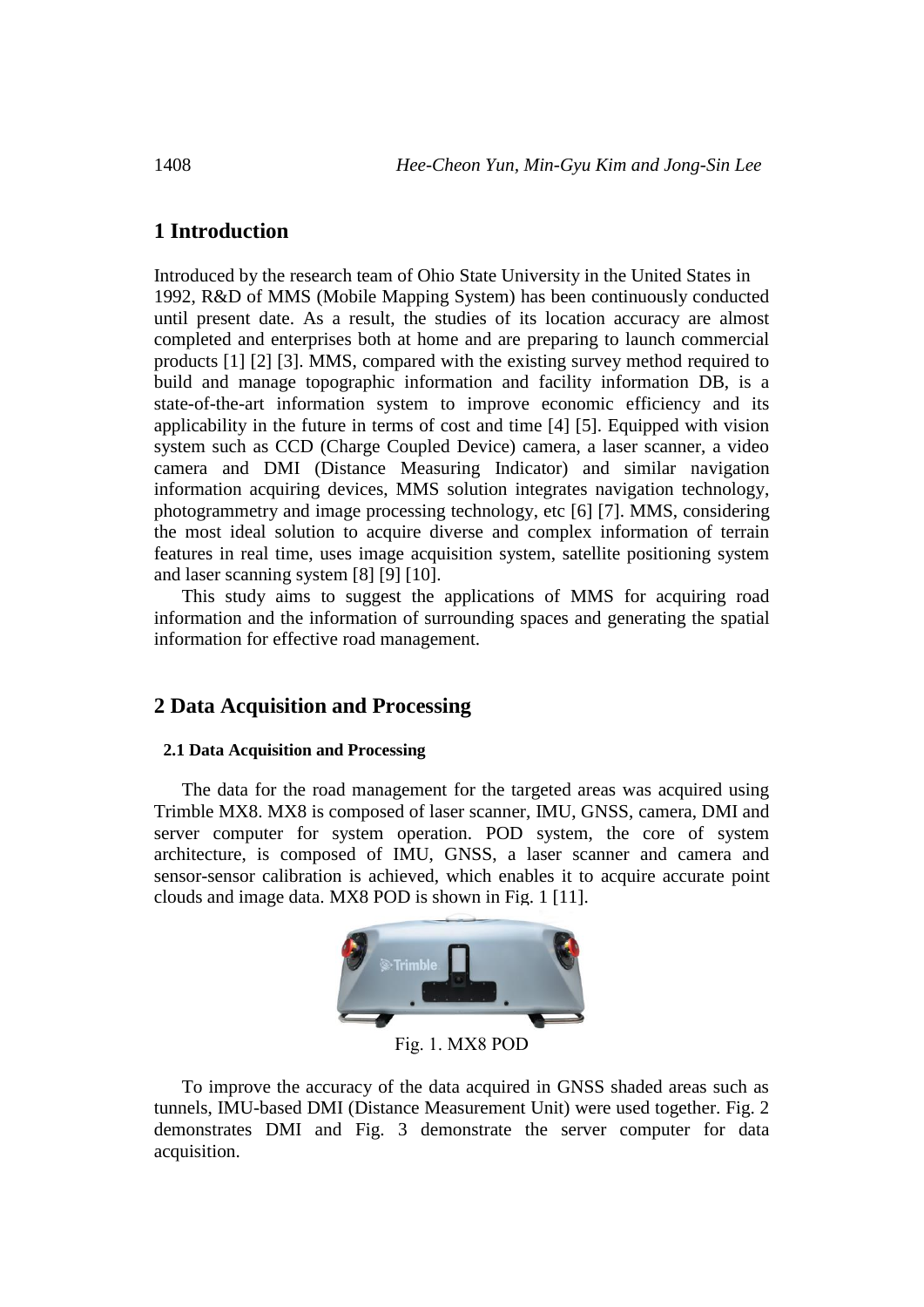*Applicability estimation of mobile mapping system* 1409



The data of Mapo areas in Seoul, South Korea was acquired using MMS. The total distance from which the data was acquired was approximated 5km. GNSS data, IMU data, laser scanned data and image data were acquired.

#### **2.2 Data Processing**

Spatial information building using MMS follows following procedure: data acquisition, post-processing of paths, point cloud and image matching, information extraction, the extraction of output. Fig. 4 demonstrates MMS work flow.



Fig. 4. MMS work flow

To generate accurate vehicle trajectory information, post-processing of GNSS, IMU, DMI data was performed using Applanix POSPac. The 1-sec observation data at Seoul regular observatory of the National Geographic Information Institute was used as the reference point for processing GPS. Fig. 5 demonstrates the execution screen of POSPac, and Fig. 6 demonstrates the post-processed vehicle trajectory.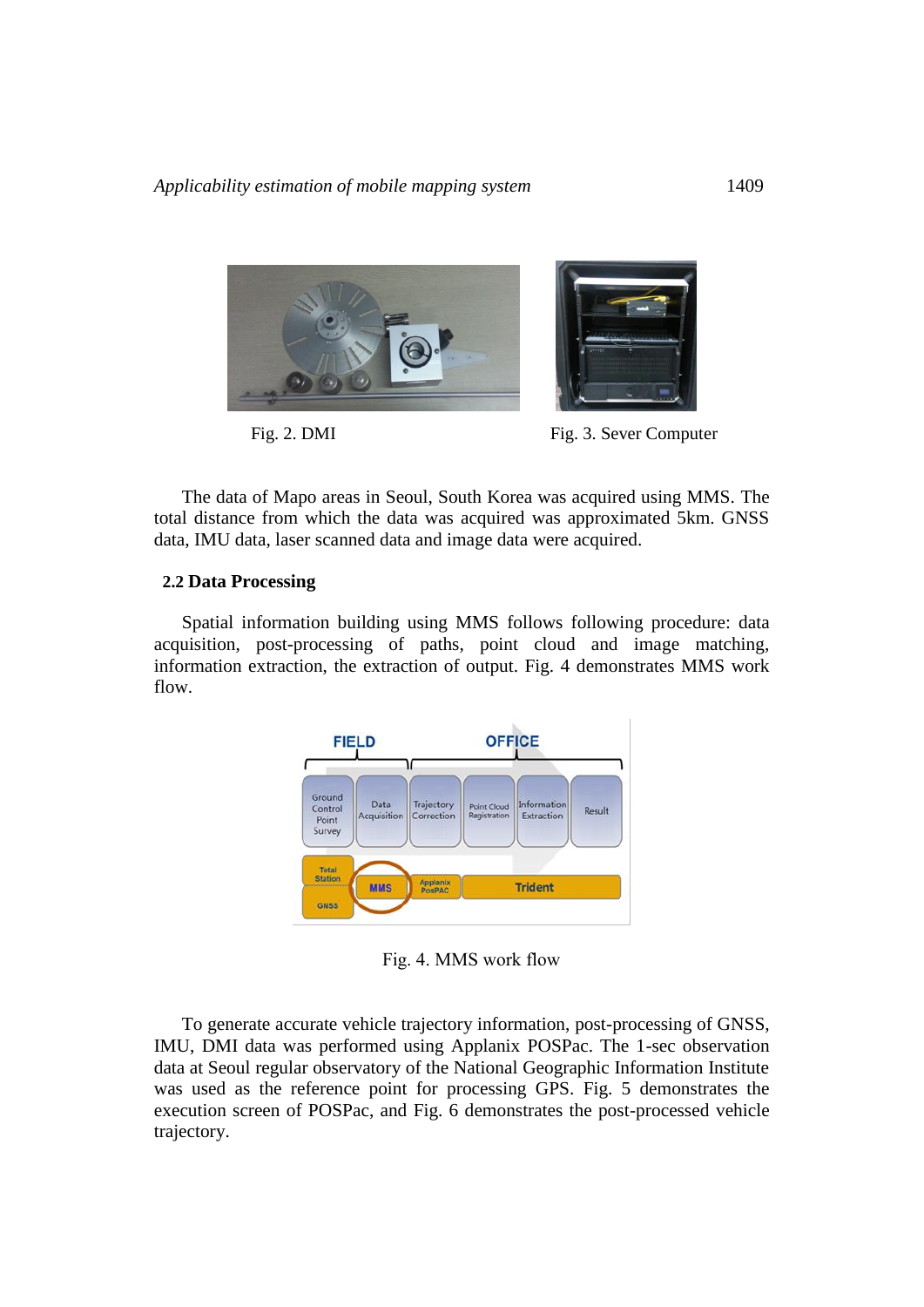

Fig. 5. Screen of POSPac Processing Fig. 6. Post-processed Trajectory



The color of the post-processed vehicle trajectory represents the standard deviation in the direction of height in conjunction with the results of trajectory processing and the increase of red color represents the increase of standard deviation. The standard deviation at arrow points is greater than other areas, implying that GNSS reception is interrupted by the tunnels in the targeted areas. Images and point clouds are synchronized with GPS time and matched on the basis of post-processed vehicle trajectory. Fig. 8 and Fig. 9 demonstrates images and point clouds respectively.





Fig. 8. Images Fig. 9. Point Cloud

# **3 Application of MMS Data for Road Pavement Management**

### **3.1 Data Extraction**

Pavement information was extracted using the point clouds and images acquired using MMS and Trident software. Fig. 10 demonstrates the pavement markings.

Pavement markings were extracted by filtering the point clouds acquired using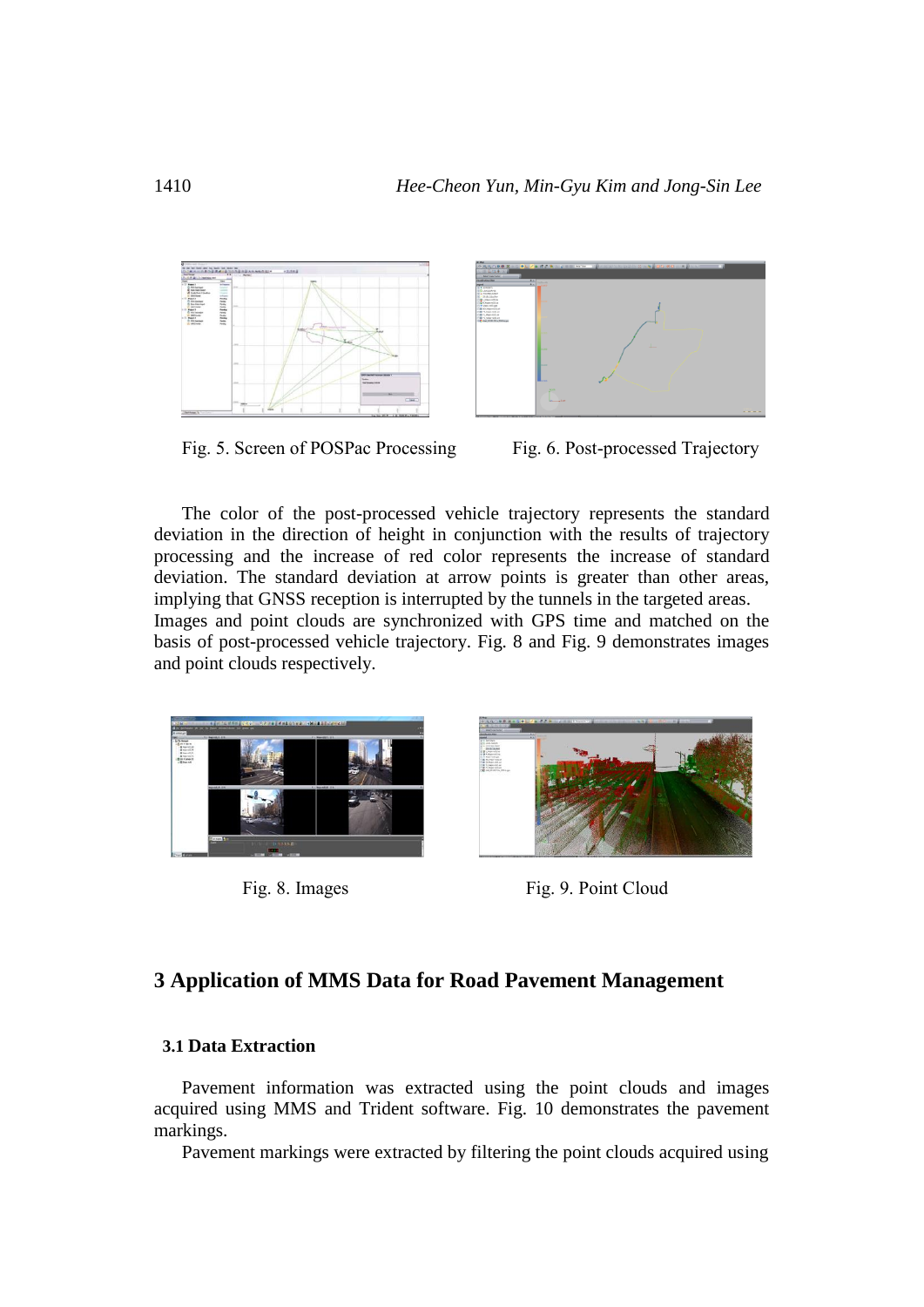the reflection intensity of laser data and the distance from the center of vehicles. Automated vectoring using Trident software was possible to achieve. But since the pavement markings were extracted in line forms, it was hard to determine the shape of pavement marking. So point cloud filtering using the reflection intensity of laser data and the distance from the center of vehicles was used. The road-side markings were extracted using the same method. In the case of road signs, they use metallic materials and thus show greater refection than pavement, so effective extraction was achieved using the intensity of reflection.





Fig. 10. Pavement Marking Detection Fig. 11. Sign Detection

In the case of road signs, road sign library enables it extract location information through detection and automatically extract road sigh attributes information using road signs library and image matching technique, which in turn will improve the work efficiency by far. The distance in height between roads and sidewalks was used. The extracted results are shown in Fig. 12. The use of MMS for the data showing the basic road pattern for road management is anticipated to make great contribution to reducing manpower and time required for acquiring and processing data.



Fig. 12. Pavement Edge Detection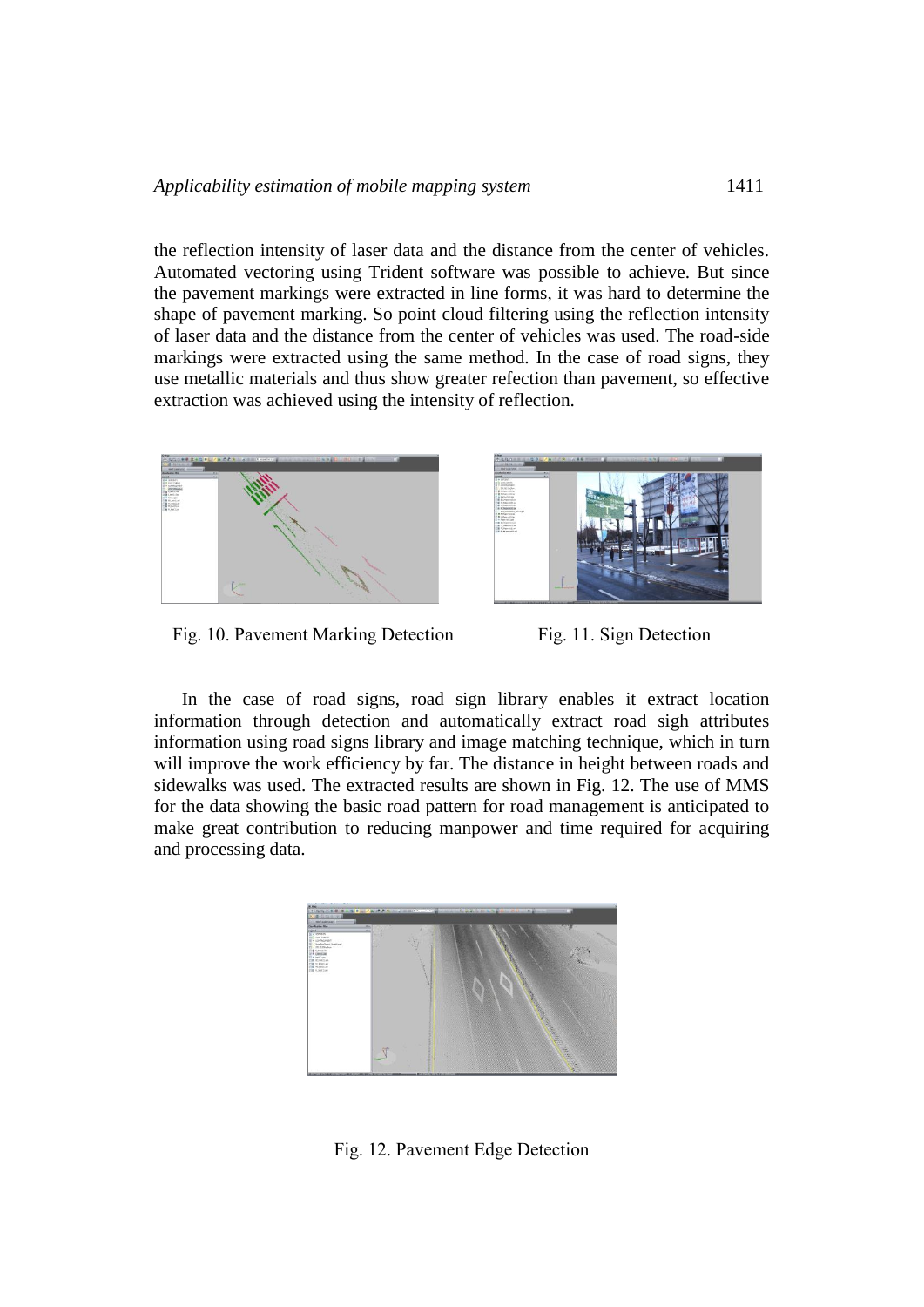### **3.2 Crack Detection**

To extract the crack information critical to pavement management automatically, the cracks were automatically extracted using the images acquired using MMS extracted. For data processing, pixel-based classification technique was applied to images acquired and ENVY S / W was applied to the classification process. Fig. 13 and Fig. 14 demonstrate the original images and the results of crack detection respectively.





Fig. 13. Original Image for Crack Detection Fig. 14. Result of Crack Detection

In Fig. 14, red color represents cracks; green represents cracks; and green represents pavements. The results of this study showed that the use of the data extracted using MMS allows to effectively extract a wide range of output required for road management. Thus the use of MMS is expected to reduce personnel and time required for works and to facilitate the 3D modelling of road facilities using point clouds and images.

## **4 Conclusion**

The purpose of this study is to test the applicability of MMS to pavement management. The findings of this study can be summarized as follows:

 1. The use of MMS composing of IMU, GNSS, Laser Scanner, Camera, etc. enables I it to acquire the accurate point clouds and images of the targeted areas of this study.

 2. The use of Point Cloud Filtering using the reflection intensity of laser data and the distance from the center of vehicles enables the automated extraction of road signs and road markings. The use of the difference in height between roads and the distance from vehicle trajectory enables it to effectively generate the outline of roads.

 3. The classification of the images acquired using MMS enables it to automatically extract the cracks of pavement and the use of the data acquired using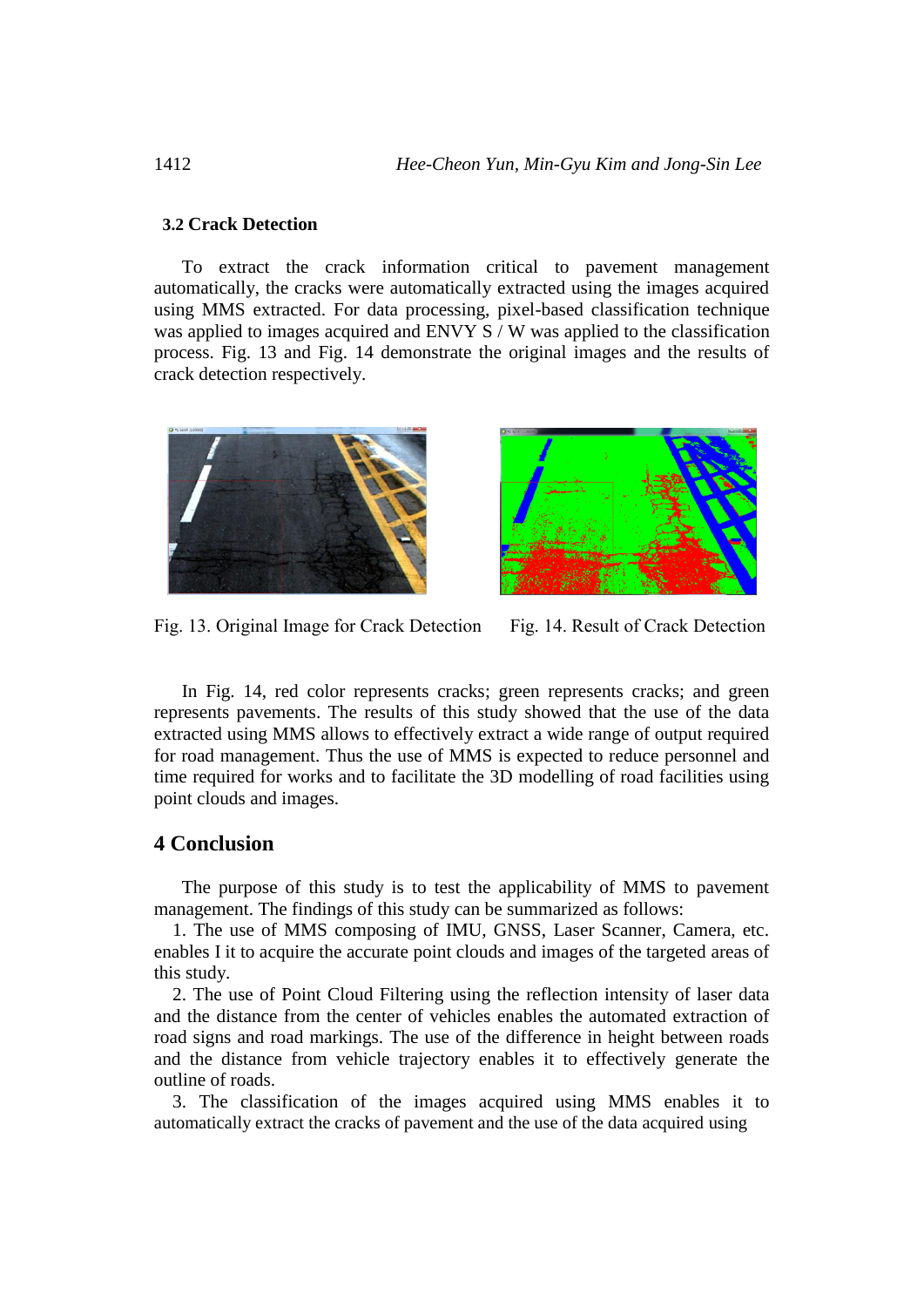MMS enables the extraction of a wide range of output, implying the high applicability of MMS to road management.

**Acknowledgements.** This research was supported by Basic Science Research Program through the National Research Foundation of Korea (NRF) funded by the Ministry of Education (NRF-2012R1A1A2009156).

## **References**

- [1] C. Ellum and N. El-Sheimy, Land-Based Mobile Mapping Systems, *Photogrammetric Engineering & Remote Sensing*, (2002), 13 - 28.
- [2] J.S. Hwang, H.S. Yun, T.J. Jeong, Y.C. Suh and H. Huang, Frequent Unscheduled Updates of the National Base Map Using the Land-Based Mobile Mapping System, *Remote Sensing*, **5** (2013), 2513 - 2533. http://dx.doi.org/ 10.3390/rs5052513
- [3] C.V. Tao, M.A. Chapman and B.A. Chaplin, Automated processing of mobile mapping image sequences, *Journal of Photogrammetry & Remote Sensing*, **55** (2001), 330 - 346.
- [4] M.W. Park, *Study of Crack Measurement of the Tunnel through MMS*, Master's Thesis, Sungkyunkwan University, (2013), 1 - 37.
- [5] B.J. Kang, *A study for removing road shields from mobile mapping system data using adaptive filtering techniques*, Master's Thesis, University of Seoul,  $(2011), 1 - 62.$
- [6] J.S. Jeong, D.H. Jeong, B.G. Kim and J.G. Sung, Automatic Extraction of Kilometer Posts using a Mobile Mapping System, *Proceedings of Korean Society for GeoSpatial Information System*, (2007), 318 - 323.
- [7] J.H. Youn, K.S. Chong and W.S. Lee, A Plan for Developing MMS Platform Aiming Road Sign Automatic Recognition and Analysis, *Proceedings of Korean Society for GeoSpatial Information System*, (2013), 169 - 170.